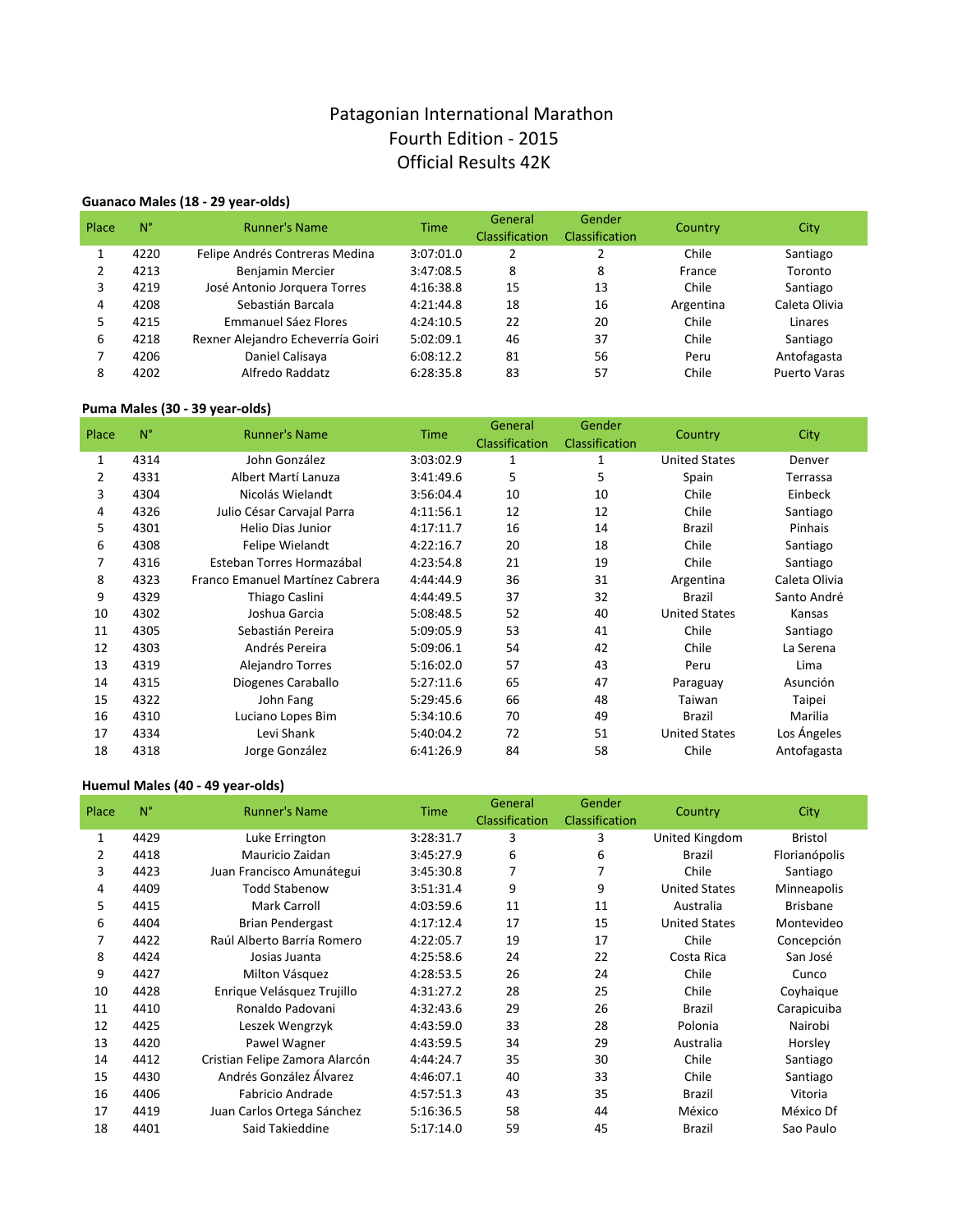|    | 4403 | Aloisio Pacifico       | 5:34:10.6 |    | 50 | Brazil    | Sao Paulo  |
|----|------|------------------------|-----------|----|----|-----------|------------|
| 20 | 4426 | César Pablo De La Vega | 5:40:19.4 |    | 52 | Argentina | Río Grande |
| 21 | 4408 | Timothy Taffe          | 5:51:57.0 | 78 |    | Chile     | Copiapó    |

## **Zorro Males (50 - 59 year-olds)**

| Place | $N^{\circ}$ | <b>Runner's Name</b>         | <b>Time</b> | General<br>Classification | Gender<br><b>Classification</b> | Country              | <b>City</b>             |
|-------|-------------|------------------------------|-------------|---------------------------|---------------------------------|----------------------|-------------------------|
|       | 4502        | Mark Cooper                  | 3:34:50.7   | 4                         | 4                               | <b>United States</b> | Johnston                |
| 2     | 4505        | <b>Héctor Rojas Cicerone</b> | 4:24:48.4   | 23                        | 21                              | Chile                | Santiago                |
| 3     | 4517        | Luís Alberto Tapia Jorquera  | 4:26:51.3   | 25                        | 23                              | Chile                | Copiapó                 |
| 4     | 4512        | <b>Guy Edwards</b>           | 4:37:58.3   | 31                        | 27                              | <b>United States</b> | Nashville               |
| 5     | 4503        | Craig Hafer                  | 4:51:45.8   | 42                        | 34                              | <b>United States</b> | <b>Colorado Springs</b> |
| 6     | 4511        | José Luís Gaytan Vargas      | 4:58:14.1   | 44                        | 36                              | México               | Toluca                  |
|       | 4516        | Andre Rubens Darcie          | 5:05:57.2   | 49                        | 38                              | Brazil               | Sao Carlos              |
| 8     | 4507        | Masao Nakayama               | 5:22:13.1   | 61                        | 46                              | Japan                | Santiago                |
| 9     | 4515        | Eleuterio Pérez              | 6:01:05.4   | 79                        | 55                              | <b>United States</b> | Long Beach              |

## **Cóndor Males (60+ year-olds)**

| Place | $N^{\circ}$ | <b>Runner's Name</b> | <b>Time</b> | General<br><b>Classification</b> | Gender<br><b>Classification</b> | Countrv       | City           |
|-------|-------------|----------------------|-------------|----------------------------------|---------------------------------|---------------|----------------|
|       | 4601        | Altamir Rabelo       | 5:06:20.4   | 51                               | 39                              | Brazil        | Contagem       |
|       | 4602        | Wess Rutt            | 5:46:37.1   | 76                               | 53                              | United States | <b>Bellyue</b> |

## Guanaco Females (18 - 29 year-olds)

| Place | N°   | <b>Runner's Name</b>         | <b>Time</b> | General<br>Classification | Gender<br><b>Classification</b> | Country              | <b>City</b>         |
|-------|------|------------------------------|-------------|---------------------------|---------------------------------|----------------------|---------------------|
|       | 4216 | Claudia Tapia                | 4:35:28.1   | 30                        | 4                               | Chile                | Santiago            |
|       | 4214 | Úrsula Andrea Salas Riquelme | 4:41:44.5   | 32                        | 5                               | Chile                | Concepción          |
|       | 4207 | Samantha Chen                | 5:06:02.5   | 50                        | 12                              | <b>United States</b> | Cupertino           |
| 4     | 4212 | María José Pérez             | 5:12:10.6   | 55                        | 13                              | Chile                | Santiago            |
|       | 4204 | Kareena Tulloch              | 5:16:01.4   | 56                        | 14                              | <b>United States</b> | Punta Guasu         |
| 6     | 4205 | Bárbara Lagos                | 5:32:51.5   | 69                        | 21                              | Chile                | Santiago            |
|       | 4201 | Hentymarie Martí             | 6:28:35.6   | 82                        | 26                              | Chile                | <b>Puerto Varas</b> |

## Puma Females (30 - 39 year-olds)

| Place | $N^{\circ}$ | <b>Runner's Name</b> | Time      | General        | Gender                | Country              | City          |
|-------|-------------|----------------------|-----------|----------------|-----------------------|----------------------|---------------|
|       |             |                      |           | Classification | <b>Classification</b> |                      |               |
|       | 4311        | Enia Colella         | 4:14:07.3 | 13             |                       | <b>Brazil</b>        | Sao Paulo     |
| 2     | 4317        | Heloisa Carvalho     | 4:16:08.3 | 14             | 2                     | Brazil               | Florianópolis |
| 3     | 4320        | Karla Rivera         | 4:31:17.0 | 27             | 3                     | Ecuador              | Santiago      |
| 4     | 4313        | María Galeano        | 4:45:01.3 | 38             | 6                     | Costa Rica           | San José      |
| 5     | 4332        | Rozana Silva         | 4:46:02.3 | 39             |                       | Chile                | Santiago      |
| 6     | 4321        | Grace Pan            | 5:29:45.7 | 67             | 19                    | Taiwan               | Taipei        |
| 7     | 4327        | Marian East          | 5:32:13.1 | 68             | 20                    | South Africa         | Pretoria      |
| 8     | 4324        | Ximena Paola Ramires | 5:44:38.9 | 74             | 22                    | Argentina            | Caleta Olivia |
| 9     | 4328        | Carrie Saylor        | 5:49:02.7 | 77             | 24                    | <b>United States</b> | Hamburg       |
| 10    | 4306        | Roxie Paine          | 6:04:01.0 | 80             | 25                    | <b>United States</b> | Haverhill     |

#### Huemul Females (40 - 49 year-olds)

| Place | $N^{\circ}$ | <b>Runner's Name</b>              | <b>Time</b> | General<br>Classification | Gender<br><b>Classification</b> | Country              | City              |
|-------|-------------|-----------------------------------|-------------|---------------------------|---------------------------------|----------------------|-------------------|
|       | 4434        | Karin Cristina Mattie             | 4:59:56.7   | 45                        | q                               | <b>Brazil</b>        | Río Grande Do Sul |
|       | 4407        | Lisa Kim                          | 5:18:18.6   | 60                        | 15                              | <b>United States</b> | Pasadena          |
|       | 4432        | Ana María Pujol Vieira Dos Santos | 5:24:07.2   | 63                        | 17                              | Brazil               | Porto Alegre      |
| 4     | 4414        | Sílvia Calore                     | 5:24:19.6   | 64                        | 18                              | <b>Brazil</b>        | Jundiaí           |
|       | 4411        | Claudia Arrieta                   | 5:46:36.9   | 75                        | 23                              | Uruguay              | <b>Bellvue</b>    |

#### **Zorro Females (50 - 59 year-olds)**

| Place | N° | <b>Runner's Name</b> | <b>Time</b> | General               | Gender         | Country | City |
|-------|----|----------------------|-------------|-----------------------|----------------|---------|------|
|       |    |                      |             | <b>Classification</b> | Classification |         |      |